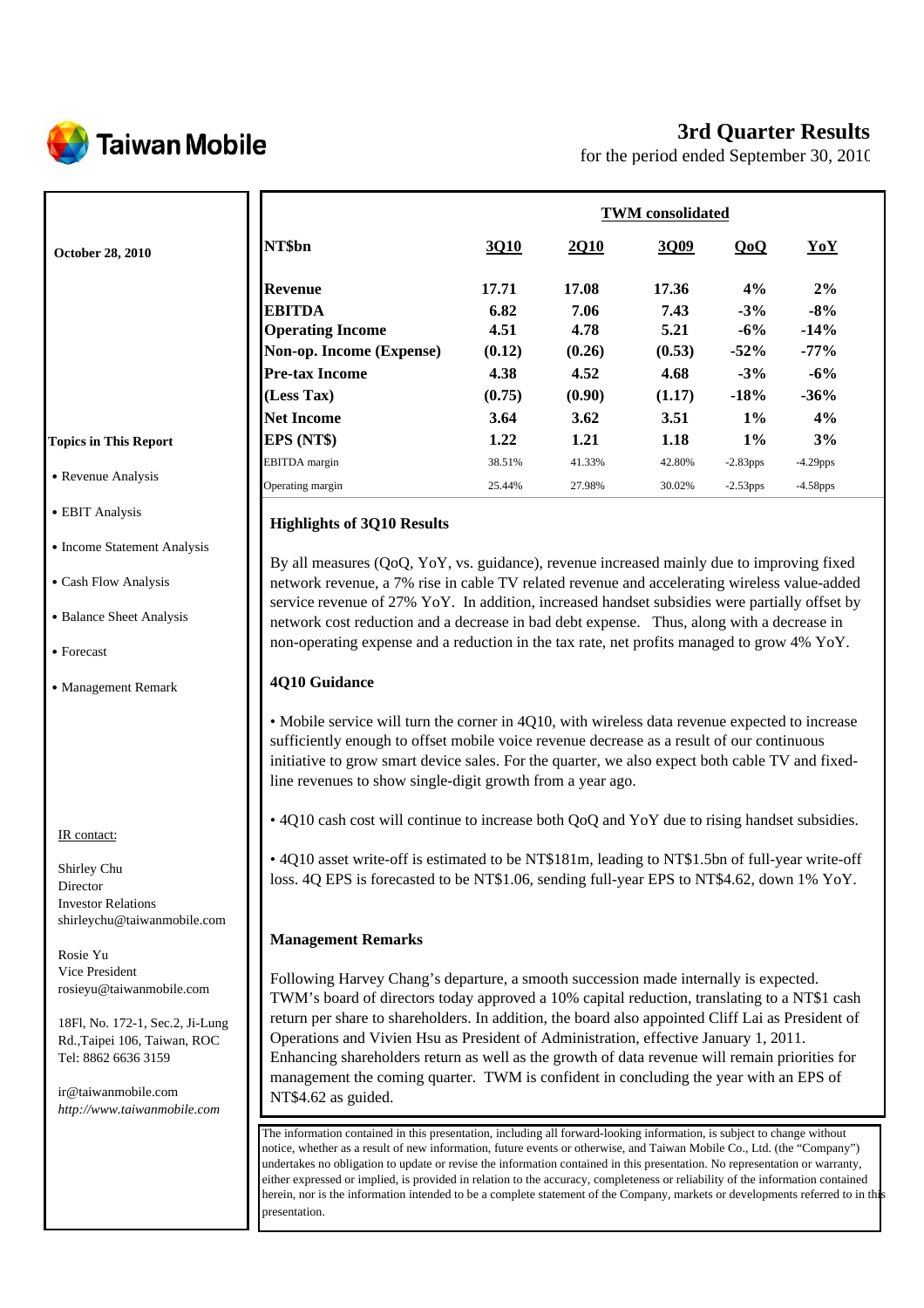

# **I. Revenue Analysis**

#### **Table 1. Key Operational Data**

| <b>Revenue (NT\$bn)</b>           | 3Q10  | <b>2Q10</b> | 3Q09  | QoQ    | YoY    |
|-----------------------------------|-------|-------------|-------|--------|--------|
| CBG                               | 13.83 | 13.67       | 13.70 | $1\%$  | $1\%$  |
| Mobile Service                    | 12.39 | 12.07       | 12.53 | 3%     | $-1%$  |
| -Voice                            | 10.28 | 10.11       | 10.86 | 2%     | $-5%$  |
| -VAS                              | 2.11  | 1.96        | 1.67  | 8%     | 26%    |
| <b>IDD</b>                        | 0.68  | 0.69        | 0.73  | $-1\%$ | $-7%$  |
| Device Sales                      | 0.72  | 0.87        | 0.40  | $-17%$ | 79%    |
| <b>EBG</b>                        | 2.46  | 2.38        | 2.36  | 3%     | 4%     |
| Mobile Service                    | 1.04  | 0.98        | 0.95  | 6%     | 9%     |
| Fixed-line                        | 0.89  | 0.88        | 0.88  | 1%     | 1%     |
| ISR & Others                      | 0.53  | 0.52        | 0.54  | 2%     | $-1\%$ |
| <b>HBG</b>                        | 1.43  | 1.42        | 1.34  | $1\%$  | 7%     |
| - Pay-TV related                  | 1.03  | 1.03        | 0.99  | 0%     | 4%     |
| - Broadband                       | 0.20  | 0.19        | 0.15  | 6%     | 29%    |
| - Content $&$ others <sup>1</sup> | 0.21  | 0.20        | 0.20  | 2%     | 3%     |

|                               | 3Q10  | <b>2Q10</b> | 3Q09  | QoQ   | YoY     |
|-------------------------------|-------|-------------|-------|-------|---------|
| <b>Mobile Subscribers (K)</b> | 6,390 | 6,380       | 6,415 | 0%    | $0\%$   |
| 2G                            | 2,124 | 2,309       | 3,035 | $-8%$ | $-30\%$ |
| 3G                            | 4.266 | 4,071       | 3,380 | 5%    | 26%     |
| - Data card                   | 250   | 233         | 175   | 7%    | 43%     |
| <b>Monthly Churn</b>          | 1.8%  | $1.7\%$     | 1.8%  |       |         |
| MOU(bn)                       | 3.63  | 3.59        | 3.97  | $1\%$ | -9%     |
| ARPM (NT\$)                   | 3.86  | 3.79        | 3.54  | 2%    | 9%      |
| Pay-TV Subs (K)               | 564   | 559         | 548   | $1\%$ | 3%      |
| Cable Broadband Subs (K)      | 134   | 128         | 109   | 5%    | 23%     |

|                             | <b>3Q10</b> | <b>2Q10</b> | 3Q09 | QoQ   | YoY   |
|-----------------------------|-------------|-------------|------|-------|-------|
| <b>Wireless</b>             |             |             |      |       |       |
| ARPU (NT\$)                 | 731         | 711         | 731  | 3%    | 0%    |
| MOU per sub (minute)        | 189         | 188         | 207  | 1%    | $-8%$ |
| <b>Cable MSO</b>            |             |             |      |       |       |
| Monthly Subscription (NT\$) | 509         | 511         | 510  | 0%    | 0%    |
| Broadband ARPU (NT\$)       | 504         | 503         | 486  | $0\%$ | 4%    |
| Blended $ARPU2 (NT$)$       | 728         | 726         | 697  | 0%    | 4%    |

1. Cable TV & broadband related revenue (excluding content agency) divided by its CATV subscriber number

#### Revenue Analysis

#### *CBG:*

As we continued to push up smartphone penetration, CBG revenue and device sales posted a respective 1% and 79% YoY increase. Mobile voice revenue YoY decline tapered off in 3Q10, credited to improved rate plan mix and a better economy. Accelerating wireless data revenue YoY growth was supported by a 57% YoY increase in mobile internet access revenue. Our bundling of smartphones with data rate plans leveled up wireless data ARPU by more than 40% and the number of active data users by more than 10% YoY.

IDD business was negatively affected by continuously fierce competition in the quarter.

## *EBG:*

EBG mobile revenue was up 9% YoY, attributed to growing enterprise subscriber base and rising roaming revenue. Fixed-line revenue remained flattish compared to a year ago.

## *HBG:*

Pay-TV related revenue growth was contributed by a 3% YoY expansion in subscriber base. Broadband revenue repeated its strong growth momentum, owing to a 23% and 4% YoY increase in subscribers and ARPU, respectively. 59% of our newly acquired cable broadband customers chose services of 6Mbps or above in this quarter, leveling the percentage of high-speed ( $\geq$  6Mbps) service subscriber up to 28.7%, from 18.3% a year ago. Successfully bundled with cable internet business, our DTV penetration reached 4% as of quarter end, with an incremental ARPU of NT\$180.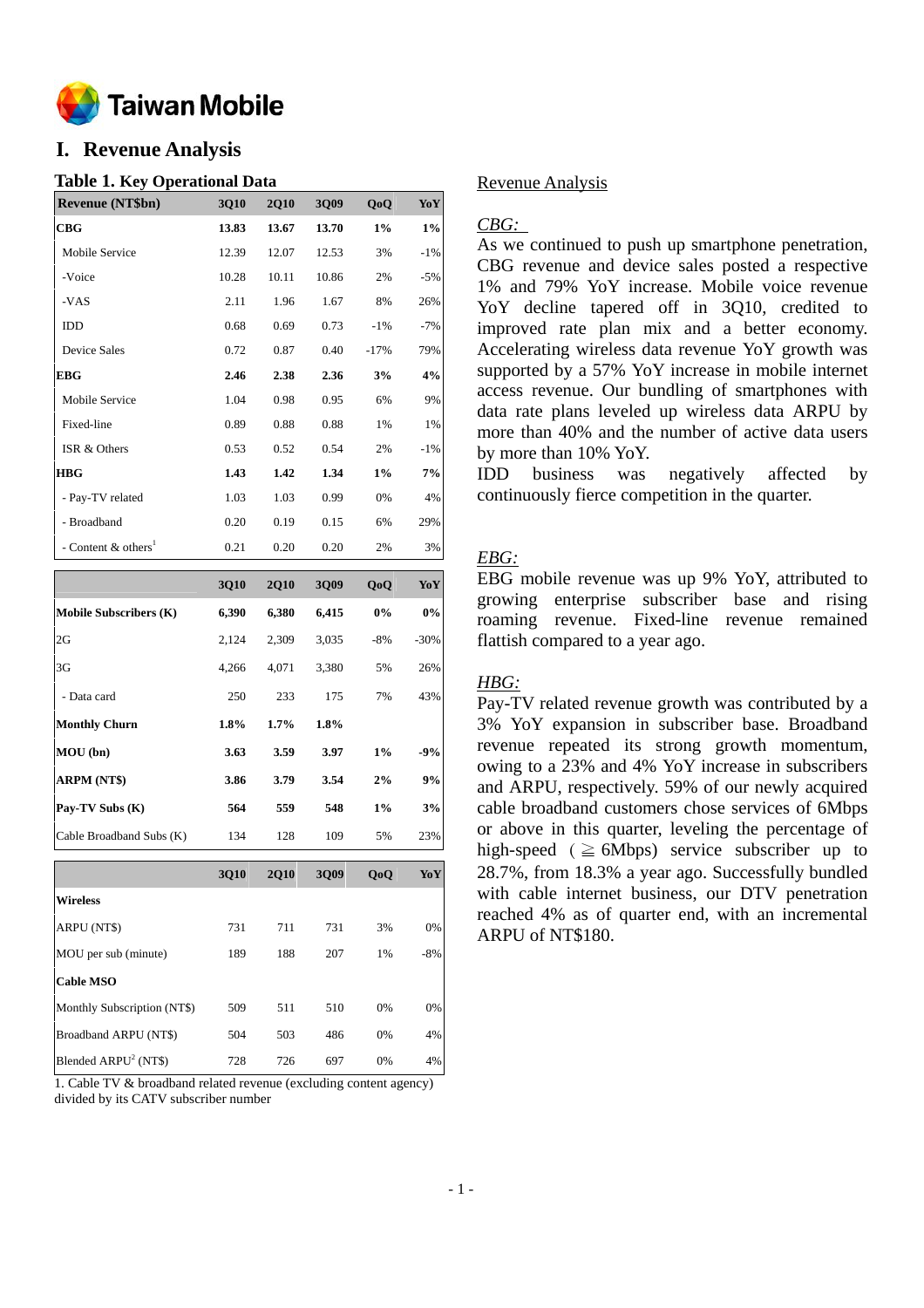

# **II. EBIT Analysis**

#### **Table 2. EBIT Breakdown**

| NT\$bn        | 3Q10  | <b>2Q10</b> | 3Q09  | QoQ     | Yo Y    |
|---------------|-------|-------------|-------|---------|---------|
| <b>EBITDA</b> | 6.82  | 7.22        | 7.43  | $-5%$   | $-8%$   |
| $-CBG$        | 5.49  | 5.93        | 6.24  | $-7%$   | $-12%$  |
| - EBG         | 0.61  | 0.58        | 0.53  | 5%      | 15%     |
| $-$ HBG       | 0.70  | 0.70        | 0.63  | 1%      | 12%     |
| <b>Margin</b> | 38.5% | 41.4%       | 42.8% | $-2.8%$ | $-4.3%$ |
| $-CBG$        | 39.7% | 43.3%       | 45.5% | $-3.6%$ | $-5.8%$ |
| - EBG         | 24.8% | 24.4%       | 22.4% | 0.4%    | 2.4%    |
| - HBG         | 49.0% | 49.1%       | 46.7% | $-0.1%$ | 2.3%    |
| D&A           | 2.31  | 2.29        | 2.22  | $1\%$   | 4%      |
| - CBG         | 1.99  | 1.98        | 1.94  | 1%      | 3%      |
| $-$ EBG       | 0.15  | 0.14        | 0.11  | 11%     | 33%     |
| - HBG         | 0.12  | 0.13        | 0.13  | $-1%$   | $-2%$   |
| <b>EBIT</b>   | 4.51  | 4.93        | 5.21  | $-9%$   | $-14%$  |
| - CBG         | 3.50  | 3.94        | 4.31  | $-11%$  | $-19%$  |
| - EBG         | 0.46  | 0.45        | 0.42  | 3%      | 10%     |
| - HBG         | 0.58  | 0.57        | 0.50  | 2%      | 16%     |

## **Table 3. Non-operating Item**

| NT\$bn                   | 3010   | <b>2010</b> | 3009   | 0 <sub>0</sub> | YoY    |
|--------------------------|--------|-------------|--------|----------------|--------|
| <b>Non-Operating</b>     | (0.12) | (0.75)      | (0.53) | $-84%$         | $-77%$ |
| -Net Interest<br>Expense | (0.08) | (0.07)      | (0.11) | 23%            | $-27%$ |
| - Write-off Loss         | (0.22) | (0.79)      | (0.47) | $-72%$         | $-53%$ |
| -Others                  | 0.18   | 0.11        | 0.05   | 70%            | 246%   |

#### EBITDA Analysis

CBG's 3Q10 EBITDA was negatively affected by TWM's stepped-up efforts in selling smart devices (35% of total sales volume vs. 10% in 2009) and data service plans. In return, our wireless data revenue as percentage of mobile service revenue reached 16.5% as of quarter end, up from 12.8% a year ago with growth of over 20% p.a.

EBG EBITDA improved both QoQ and YoY, backed by higher enterprise mobile and roaming revenue and contained operating expenses.

Benefiting from larger subscriber base and higher speed broadband service adoption, the growth momentum of HBG EBITDA remained good. 3Q10 broadband EBITDA rose 49% from a year ago, boosting overall HBG EBITDA growth rate to 12% YoY.

#### Non-Operating Item Analysis

Besides NT\$51m disposal gains from NCIC, write-off loss also came in lower than previous quarters. Therefore, non-operating expenses came off QoQ and YoY accordingly.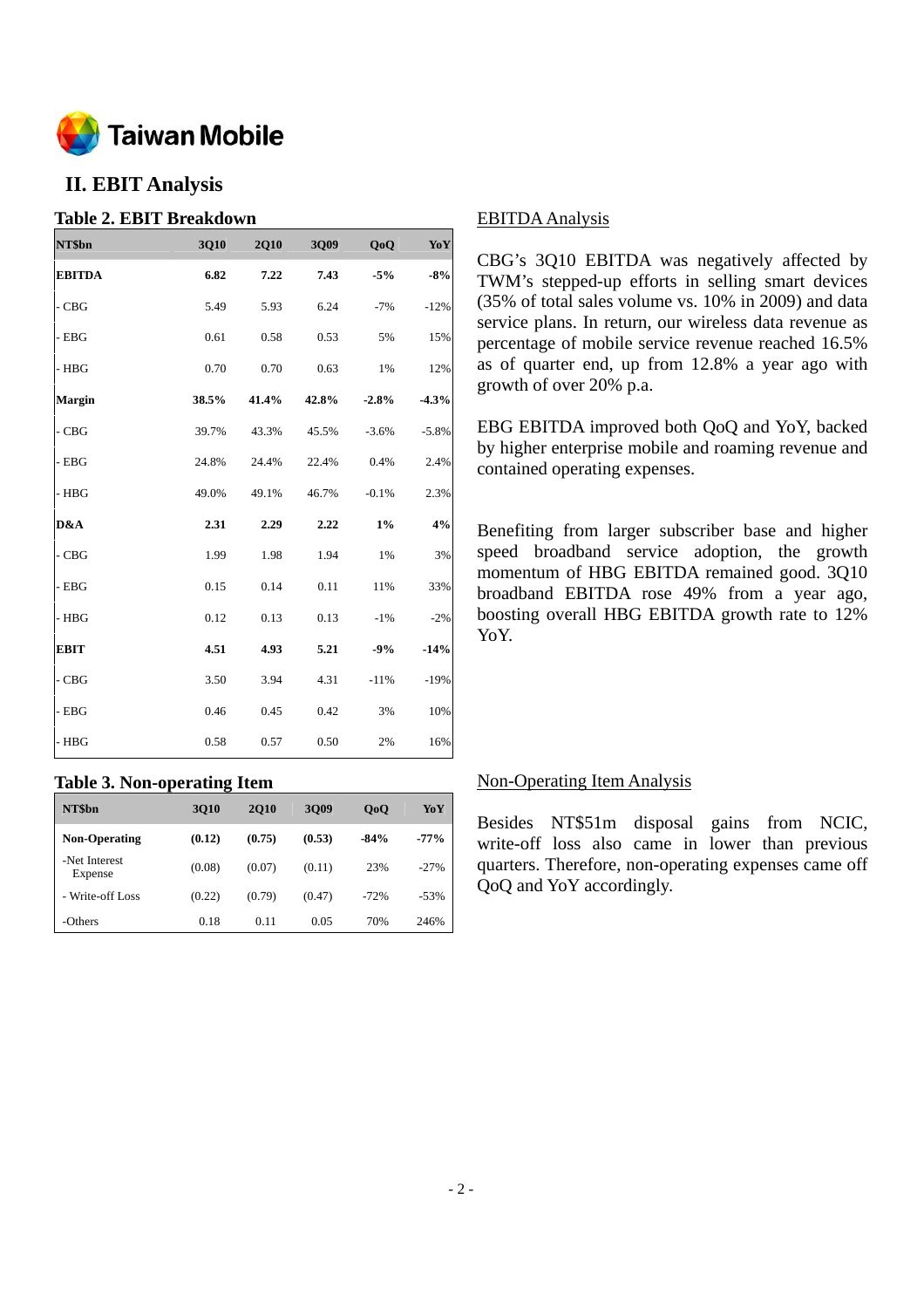

# **III. Income Statement Analysis**

#### **Table 4. 3Q Consolidated Results vs. Forecast**

| NT\$bn                                   | 3010<br>Actual | 3010<br><b>Forecast</b> | $%$ of<br><b>Forecast</b><br><b>Achieved</b> |
|------------------------------------------|----------------|-------------------------|----------------------------------------------|
| Revenue                                  | 17.71          | 17.46                   | 101%                                         |
| <b>Operating Income</b>                  | 4.51           | 4.53                    | 100%                                         |
| Pre-tax Income                           | 4.38           | 4.30                    | 102%                                         |
| (Less Tax)                               | (0.75)         | (0.73)                  | 102%                                         |
| Net Income - Attributed<br>to the Parent | 3.64           | 3.57                    | 102%                                         |
| EPS (NT\$)                               | 1.22           | 1.19                    | 102%                                         |
| <b>EBITDA</b>                            | 6.82           | 6.81                    | 100%                                         |
| <b>EBITDA</b> margin                     | 38.5%          | 39.0%                   |                                              |

#### **Table 5. Income Statement**

| NT\$bn                       | 3Q10   | <b>2Q10</b> | 3Q09   |
|------------------------------|--------|-------------|--------|
| Revenue                      | 17.71  | 17.45       | 17.36  |
| Service Revenue <sup>1</sup> | 16.99  | 16.58       | 16.95  |
| <b>Operating Cost</b>        | 9.82   | (9.21)      | 8.33   |
| <b>Operating Expenses</b>    | 3.39   | (3.31)      | 3.81   |
| <b>EBITDA</b>                | 6.82   | 7.22        | 7.43   |
| <b>Operating Income</b>      | 4.51   | 4.93        | 5.21   |
| Non-op. Income<br>(Expense)  | (0.12) | (0.75)      | (0.53) |
| Pre-tax Income               | 4.38   | 4.18        | 4.68   |
| (Less Tax)                   | (0.75) | (0.81)      | (1.17) |
| <b>Net Income</b>            | 3.64   | 3.38        | 3.51   |
| EPS (NT\$)                   | 1.22   | 1.13        | 1.18   |

1. Total revenue deducted handset sales revenue.

#### **Table 6. 1-3Q10 results**

| NT\$bn                                   | 1-3010 | YoY    |
|------------------------------------------|--------|--------|
| Revenue                                  | 52.25  | $1\%$  |
| <b>Operating Cost</b>                    | 27.83  | $11\%$ |
| <b>Operating Expenses</b>                | 10.20  | $-9%$  |
| <b>EBITDA</b>                            | 21.10  | $-4%$  |
| <b>Operating Income</b>                  | 14.22  | $-7\%$ |
| Non-op. Income (Expense)                 | (1.13) | $-22%$ |
| Pre-tax Income                           | 13.09  | $-5%$  |
| (Less Tax)                               | (2.46) | $-29%$ |
| Net Income - Attributed to<br>the Parent | 10.64  | 3%     |
| EPS (NT\$)                               | 3.56   | 2%     |

#### Income Statement Analysis

3Q10 revenue surpassed our guidance by 1%, with revenues of the three business units coming in better than expected. In terms of EBITDA, both EBG and HBG exceeded their 3Q targets, aided by higher-than-expected revenue and lower expenses. This helped to compensate for higher-than-expected smartphone subsidies in the quarter. As a result, 3Q10 consolidated EBITDA came in line with our expectations.

Compared to a year ago, we recorded a flattish YoY change in mobile service revenue, improving fixed network revenue, and a 7% rise in cable TV related revenue. Network cost reduction and bad debt expense decrease only partially offset increased handset subsidies in 3Q10. That said, net profits still managed to grow 4% YoY due to lower asset write-off losses and tax expense savings.

On a quarter-on-quarter basis, the seasonality of a higher number of calendar/working days as well as a better economy resulted in a sequential increase in service revenue. Nonetheless, EBITDA contracted from 2Q10 due to higher smartphone take-up in 3Q10.

#### YTD Results

Despite opex controls and incremental EBITDA contributions from EBG and HBG, YTD consolidated EBITDA was lower than a year ago, owing to rising costs of mobile phones sold. The corporate income tax rate reduction coupled with fewer assets write-off losses led to a 3% growth in net profit.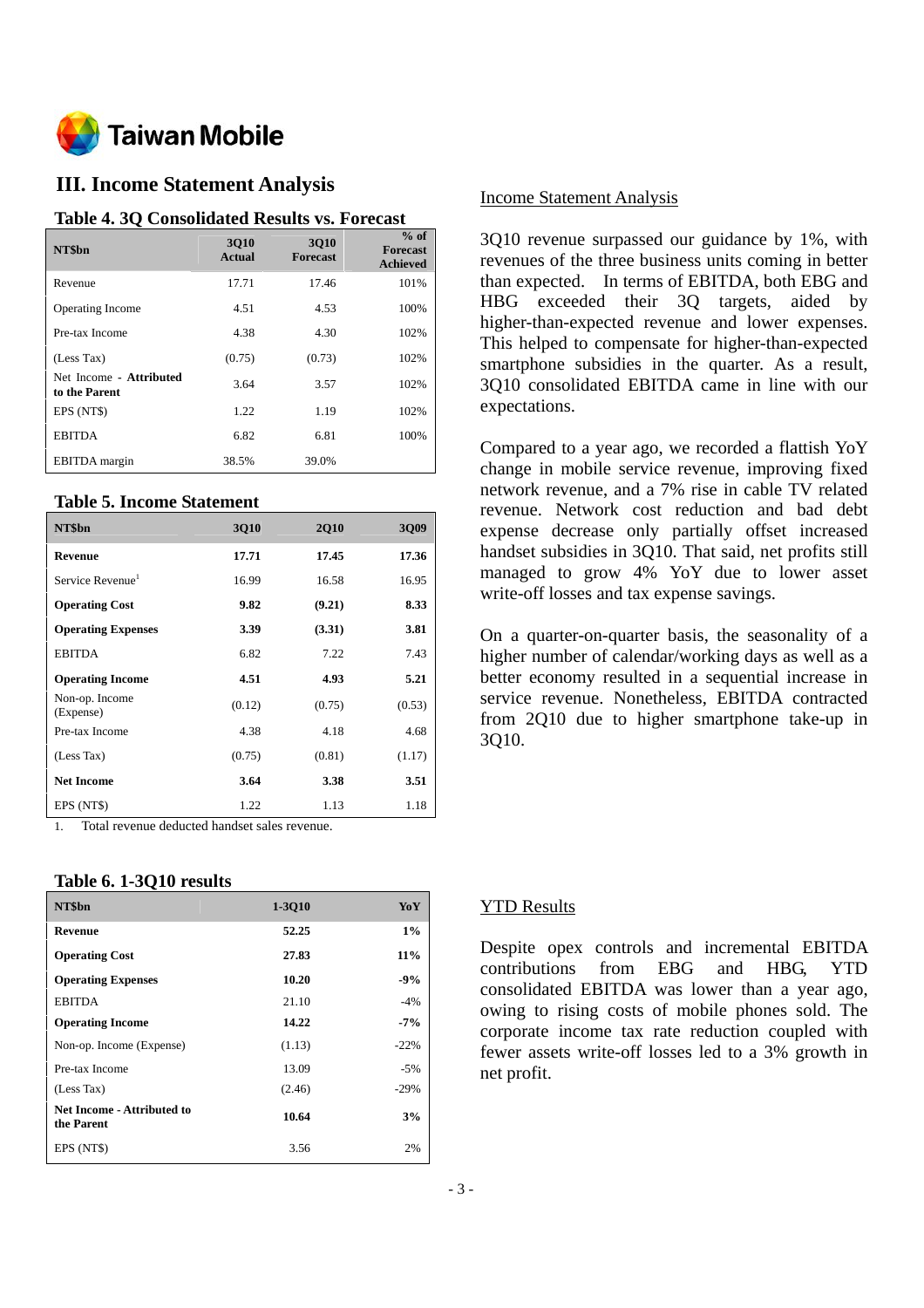

## **Table 7. Cash Flow**

| NT\$bn                                                                           | 3Q10    | <b>2Q10</b> | 3Q09    |
|----------------------------------------------------------------------------------|---------|-------------|---------|
| Total Op Sources/(Uses) <sup>1</sup>                                             | 5.78    | 4.68        | 4.92    |
| <b>Consolidated Net Income</b>                                                   | 3.64    | 3.38        | 3.51    |
| Depreciation                                                                     | 2.04    | 2.01        | 1.95    |
| Amortization                                                                     | 0.27    | 0.27        | 0.27    |
| Changes in Working Capital                                                       | (0.60)  | (2.19)      | (1.93)  |
| <b>Asset Write-off Add-backs</b>                                                 | 0.22    | 0.79        | 0.47    |
| Other Add-backs                                                                  | 0.20    | 0.42        | 0.65    |
|                                                                                  |         |             |         |
| <b>Net Investing Sources/(Uses)</b>                                              | (1.82)  | (1.48)      | (1.13)  |
| Capex                                                                            | (1.97)  | (1.36)      | (1.25)  |
| Divestment (Acquisition)                                                         | 0.24    | (0.10)      | 0.14    |
| Others                                                                           | (0.09)  | (0.02)      | (0.02)  |
| <b>Net Financing Sources/(Uses)</b>                                              | (7.08)  | (0.31)      | (7.49)  |
| Dividends Payment                                                                | (15.03) | (0.00)      | (13.97) |
| Short-Term Borrowings                                                            | 7.90    | (0.55)      | 3.30    |
| Commercial Paper Payable                                                         | 0.05    | 0.25        | 0.50    |
| Long-Term Bank Loan                                                              | 0.00    | 0.00        | 2.30    |
| Treasury Stock Transferred to<br>Employees                                       | 0.00    | 0.00        | 0.38    |
| <b>Net Cash Position Chg.</b><br>Inclusive cash flow for cash managements.<br>1. | (3.11)  | 2.90        | (3.70)  |

#### **Table 8. Capex & FCF**

| NT\$bn                | 3010   | <b>2Q10</b> | 3Q09 |
|-----------------------|--------|-------------|------|
| <b>Cash Capex</b>     | 1.97   | 1.36        | 1.25 |
| - Mobile              | 1.40   | 0.96        | 0.96 |
| - Fixed-line          | 0.40   | 0.27        | 0.16 |
| - Cable MSO           | 0.17   | 0.13        | 0.13 |
| % of Revenue          | $11\%$ | 8%          | 7%   |
| <b>Free Cash Flow</b> | 3.81   | 3.32        | 3.67 |

#### Cash Flow Analysis

3Q operating cash flow grew to NT\$5.78bn on better operational performance and less tax payment.

The 3Q10 cash outlay on investing activity was mainly for the NT\$1.97bn in cash capex. The divestment of NCIC generated NT\$0.24bn of cash inflows.

In terms of financing activities, NT\$15.03bn of cash dividend payment was funded by the combination of our cash balance and NT\$7.95bn of new borrowing in the quarter.

#### Capex and Free Cash Flow Analysis

Year-to-quarter capex expenditure reached NT\$4.79bn and accounted for 9% of total revenue. Major expenditure on mobile network included ongoing 3G network capacity increase to support wireless data traffic growth and 3G network coverage expansions. Most of the fixed-line capex was spent on supporting mobile data transmission, while cable capex was spent on expanding Cable Modem Termination System (CMTS) and Customer Premises Equipment (CPE) to support cable internet and DTV business growth.

Free cash flow for the first three quarters reached NT\$13.57bn, translated into an annualized yield of 7%.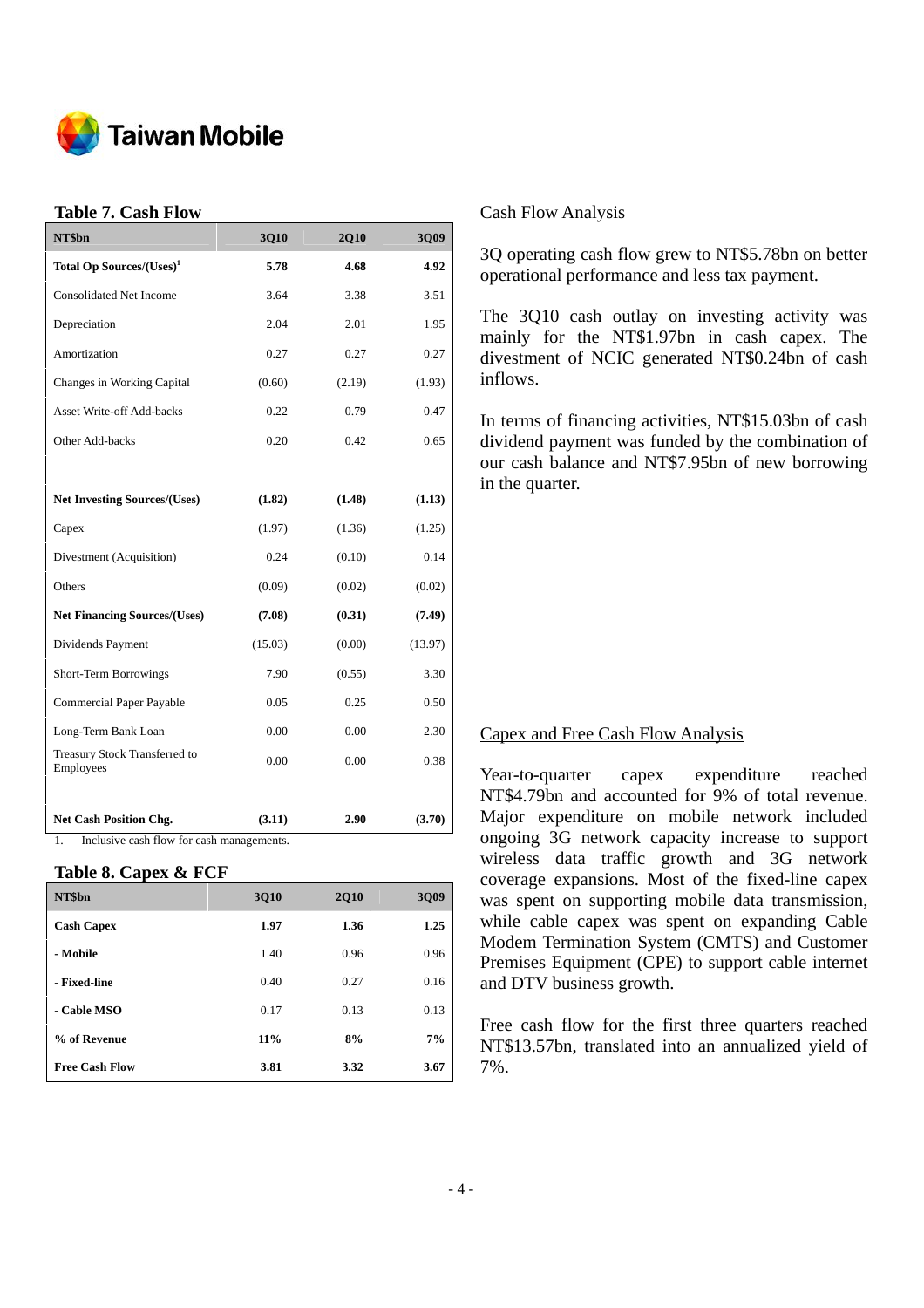

# **V. Balance Sheet Analysis**

#### **Table 9. Balance Sheet**

| NT\$bn                                                  | <b>3Q10</b> | <b>2Q10</b> | <b>3Q09</b> |
|---------------------------------------------------------|-------------|-------------|-------------|
| <b>Total Assets</b>                                     | 82.91       | 86.38       | 87.07       |
| <b>Current Assets</b>                                   | 12.00       | 14.63       | 11.89       |
| - Cash & Cash Equivalents                               | 2.75        | 5.86        | 2.81        |
| -Available-for-Sale Financial Asset                     | 0.19        | 0.17        | 0.17        |
| -Financial assets at fair value                         | 0.20        | 0.00        | 0.00        |
| - Other Current Assets                                  | 8.86        | 8.60        | 8.91        |
| Long-Term Investment                                    | 3.05        | 3.30        | 3.22        |
| Property and Equipment                                  | 43.89       | 44.27       | 46.99       |
| <b>Intangible Assets</b>                                | 20.59       | 20.75       | 21.44       |
| <b>Other Assets</b>                                     | 3.37        | 3.44        | 3.53        |
| <b>Liabilities</b>                                      | 35.18       | 42.33       | 38.46       |
| <b>Current Liabilities</b>                              | 26.13       | 33.27       | 27.16       |
| - ST Debts/Commercial Paper Payable                     | 8.80        | 0.85        | 11.30       |
| - Other Current Liabilities                             | 17.33       | 32.42       | 15.86       |
| Long-Term Borrowings                                    | 8.00        | 8.00        | 10.30       |
| <b>Other Liabilities</b>                                | 1.06        | 1.07        | 1.00        |
| <b>Shareholders' Equity</b>                             | 47.72       | 44.04       | 48.61       |
| -Paid-in Capital                                        | 38.01       | 38.01       | 38.01       |
| -Capital Surplus                                        | 12.43       | 12.43       | 12.43       |
| -Legal Reserve                                          | 15.33       | 15.33       | 13.94       |
| -Treasury Shares                                        | (31.89)     | (31.89)     | (31.89)     |
| -Un-appropriated Earnings*                              | 2.27        | 2.27        | 2.27        |
| -Special Reserve                                        | 0.82        | 0.82        | 3.35        |
| -Retained Earnings & Others<br>*: excluding YTD profits | 10.75       | 7.07        | 10.49       |

**Table 10. Ratios** 

|                           | 3010 | <b>2010</b> | 3009 |
|---------------------------|------|-------------|------|
| <b>Current Ratio</b>      | 46%  | 44%         | 44%  |
| Interest Coverage (x)     | 52.2 | 59.9        | 41.5 |
| <b>Net Debt to Equity</b> | 29%  | 7%          | 39%  |
| Net Debt to EBITDA $(x)$  | 0.50 | 0.11        | 0.64 |
| <b>ROE</b> (annualized)   | 32%  | 27%         | 30%  |
| <b>ROA</b> (annualized)   | 18%  | 16%         | 16%  |

#### Balance Sheet Analysis

As a result of the payout of NT\$15.03bn cash dividend on July 23, cash balance was down by NT\$3.11bn from 2Q and short-term debts were up by NT\$7.95bn to fund this payment.

Available-for-sale financial asset increased by N\$20m due to the investee's share price appreciations. Financial assets at fair value were the new bond fund investment made in 3Q10.

In 3Q10, the disposal of NCIC shares and the inclusion of Taiwan Kuro, our 55%-held subsidiary, as one of the consolidated entities since September, led to reductions of NT\$187m and NT\$52.3m in long-term investment, respectively.

Net PP&E balance at the end of 3Q10 was down sequentially, with depreciation and assets write-off higher than capex. The 2G's net book value was reduced to NT\$13.8bn, and 3G's was NT\$12.1bn as of the end of 3Q10. The net PP&E balance consists of \$37.8bn in mobile, \$4.1bn in fixed and \$2bn in cable assets.

Other current liabilities dropped substantially as 2Q dividend was paid in 3Q.

#### Ratio Analysis

Net debt to EBITDA and net debt to equity rose in 3Q because of increased debt level.

With higher net profits in 3Q, ROE & ROA climbed to 32% and 18%, respectively.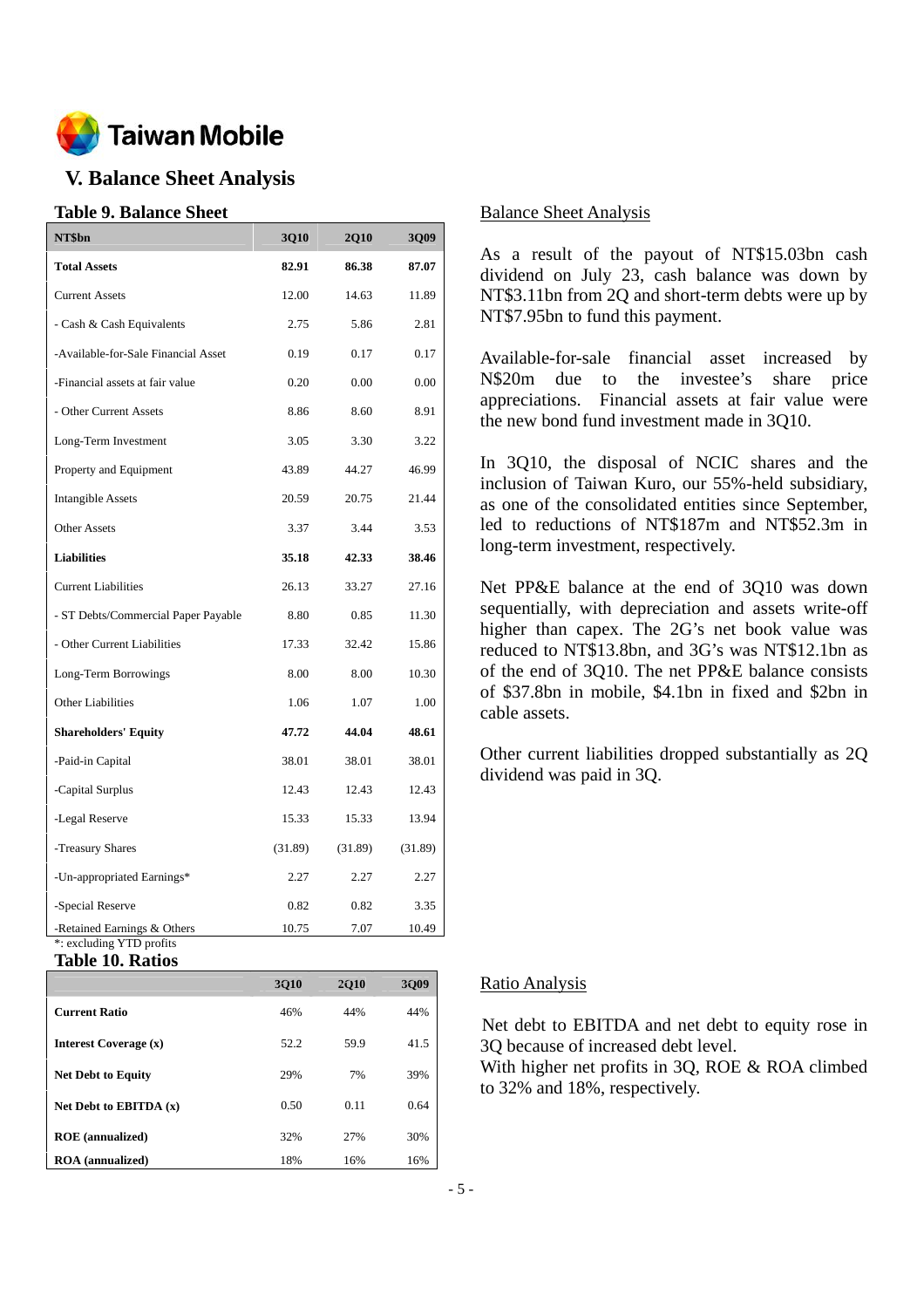

## **Table 11. Forecast**

| NT\$bn                 | 4Q10   | $2010^2$ | YoY         |
|------------------------|--------|----------|-------------|
| Revenue                | 17.78  | 70.03    | 2%          |
| $\text{Cash Cost}^1$   | 7.87   | 29.42    | 17%         |
| <b>Selling Expense</b> | 2.57   | 9.39     | $-7%$       |
| G&A                    | 1.15   | 4.54     | $-5%$       |
| <b>EBITDA</b>          | 6.38   | 27.48    | $-6%$       |
| <b>EBITDA</b> Margin   | 35.89% | 39.24%   | $-3.54$ pps |
| D&A                    | 2.27   | 9.16     | 4%          |
| Operating Income       | 4.11   | 18.33    | $-10%$      |
| Asset write-off        | (0.18) | (1.49)   | $-9%$       |
| Pre-tax Income         | 3.95   | 17.04    | $-9%$       |
| Tax Expense            | (0.78) | (3.24)   | $-32%$      |
| Net Income             | 3.17   | 13.80    | $-1\%$      |
| EPS (NT\$)             | 1.06   | 4.62     | $-1\%$      |

1. Including handset sales costs<br>2. 2010 full-year forecast refers

2. 2010 full-year forecast refers to 1-3Q actuals plus 4Q estimates

## Guidance

- Mobile service will turn the corner in 4Q10, with wireless data revenue increase more than sufficient to offset mobile voice revenue decrease, through our continuous attempt to grow smart device sales. For the quarter, we also expect both cable TV and fixed-line revenues to grow at healthy single digit rate from a year ago.
- ‧ 4Q10 cash cost will continue to increase both QoQ and YoY due to rising handset subsidies.
- ‧ 4Q10 asset write-off is estimated to be NT\$181m, leading to NT\$1.5bn of full-year write-off loss. 4Q EPS is forecasted to be NT\$1.06, sending full-year EPS to NT\$4.62, down 1% YoY.

## **VI. Forecast VII. Management Discussion & Analysis**

#### Key message

- ‧ With succession made internally following Harvey Chang's resignation as the CEO & President, a smooth transition of management is expected.
- ‧ Enhancing shareholder value remains a priority of TWM.
- ‧ Growth of data revenue continues to be an important initiative for management the coming quarter.
- ‧ TWM is confident in concluding the year with an EPS of NT\$4.62 as guided.

#### Capital Management

‧ TWM's board of directors today approved a 10% capital reduction, translating to a NT\$1 cash return per share to shareholders. After that, our paid-in capital will become NT\$34.2bn, from current \$38bn.

## Management

- ‧ The board approved the resignation of the CEO & President, Harvey Chang, upon the expiration of his employment contract with Taiwan Mobile. It will be effective at the end of the year after the transition of his duties has been completed.
- ‧ The board also approved the appointments of Cliff Lai, current TWM's SVP & COO of CBG, and Vivien Hsu, current the Company's SVP & CFO, as Co-Presidents, effective January 1, 2011.

## **Awards**

- Received an "A<sup>+</sup>" ranking and ranked as one of the top 10 listed companies in "Transparency and Information Disclosure" for the fifth consecutive year.
- Awarded for "Excellence in Corporate Social Responsibility" by *CommonWealth* magazine for the fourth year in a row.